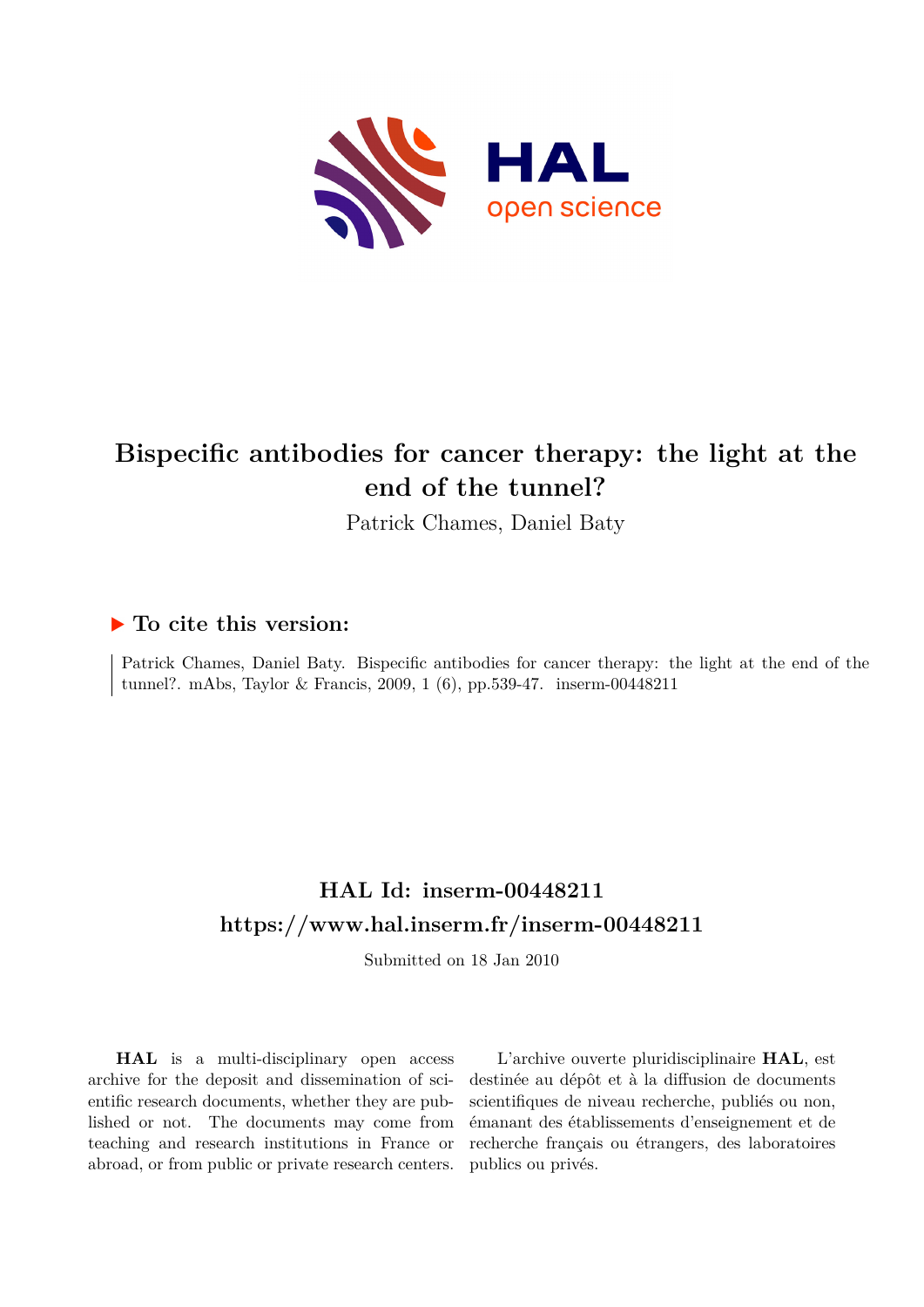# *Bispecific antibodies for cancer therapy: the light at the end of the tunnel?*

**Patrick Chames** \* **, Daniel Baty**

*Stress Cellulaire INSERM : U624 , Universit*é *de la M*é*diterran*é*e - Aix-Marseille II , FR*

\* Correspondence should be adressed to: Patrick Chames <patrick.chames@inserm.fr >

# **Abstract**

**With 23 approvals in the US and other countries and 4 approvals outside US, antibodies are now widely recognized as therapeutic molecules. The therapeutic and commercial successes met by rituximab, trastuzumab, cetuximab and other mAbs have inspired antibody engineers to improve the efficacy of these molecules. Consequently, a new wave of antibodies with engineered Fc leading to much higher effector functions such as antibody-dependent cell-mediated cytotoxicity or complement-dependent cytotoxicity is being evaluated in the clinic, and several approvals are expected soon. In addition, research on a different class of antibody therapeutics, bispecific antibodies, has recently led to outstanding clinical results, and the first approval of the bispecific antibody catumaxomab, a T cell retargeting agent that was approved in the European Union in April 2009. This review describes the most recent advances and clinical study results in the field of bispecific antibodies, a new class of molecules that might outshine conventional mAbs as cancer immunotherapeutics in a near future.**

**MESH Keywords** Animals ; Antibodies, Bispecific ; immunology ; therapeutic use ; Antibody-Dependent Cell Cytotoxicity ; genetics ; immunology ; Drug Approval ; Europe ; Genetic Engineering ; Humans ; Immunoglobulin Fc Fragments ; genetics ; immunology ; Neoplasms ; immunology ; therapy ; United States **Author Keywords** antibodies, bispecific, cancer, therapy, clinical trials

# **Introduction**

Monoclonal antibodies (mAbs) are endowed with exquisite specificities. Since 1975, when Kohler and Milstein published an efficient way of producing these molecules,1 they have raised many hopes for the development of novel therapies, particularly as cancer treatments. However, extensive optimization through antibody engineering was required before effective IgG molecules could be produced; the first anti-tumor mAb, rituximab, was finally approved in 1997. Since then, a total of nine mAbs have been approved for cancer therapy in the US and other countries.2 These molecules are generally very well-tolerated and lead to significant clinical results, especially in the case of hematologic malignancies, as seen with rituximab. Unfortunately, none of them are able to cure cancer as single agent. Several clinical outcomes and animal studies have highlighted major limitations in their modes of action, including redundancy of molecular pathways leading to cancer cell survival, effects of the microenvironment, suboptimal interaction with effector cells due to alternative Fc glycosylation or Fc receptor polymorphism, activation of inhibitory receptors, and competition with circulating IgG.2 However, as hypothesized very early,3 many mAb shortcomings could be overcome by creating bispecific antibodies (bsAbs) capable of simultaneous binding to two different targets. Such molecules would be capable of retargeting a large variety of payloads to cancer cells. The potential of this approach has been demonstrated by several studies over the years, but the difficulty of producing large amounts of homogenous bsAbs using the available techniques (e.g., hybrid hybridomas, chemical cross-linking) hindered wider adoption and development of this approach. However, using advanced antibody engineering, new recombinant formats have been designed and validated to a certain extent. These formats include tandem scFv, diabodies, tandem diabodies, dual variable domain antibodies, and heterodimerization using a motif such as CH1/Ck domain or the Dock and Lock motif (reviewed in Ref. 4 ). The development of single domain antibodies from Camelid antibodies or engineered VH domain should also facilitate design of improved antibody therapeutics.5 However, few candidates based on these formats have reached the clinic. This review focuses on novel antibody formats of particular interest, highlighting triomabs and BiTEs, which are two formats that have yielded outstanding results in recent clinical trials.

## **First generation bsAbs: chemically cross-linked bispecific antibodies**

The potential of using bispecific antibodies to retarget effector cells toward tumor cells was demonstrated in the 1980s, 3 , 6 , 7 and, several Phase 1clinical studies were launched in the early nineties. These early bispecific molecules were mainly generated using either of two approaches, chemical cross-linking, or hybrid hybridomas or quadromas. Despite some obvious biological effects, none of these approaches led to a significant impact in the clinical course of the disease.8 The first studies of bsAbs highlighted two major limitations of the first generation molecules, including the difficulty of producing large, homogeneous batches, and the lack of efficacy of murine antibody fragments. Human anti-mouse antibody (HAMA) responses were seen in most treated patients, which severely decreased the efficacy of the murine molecules and excluded the possibility of multiple administrations.

A series of clinical trials were also performed with chemically linked bispecific (Fab′)2 molecules targeting the breast and ovarian cancer tumor antigens HER2 or EGFR, 9 –12 which are overexpressed in many epithelial tumors such as colorectal, head and neck, bladder, renal, non-small cell lung carcinoma. The second specificity of these bsAbs was directed against FcγRI (CD64), which is notably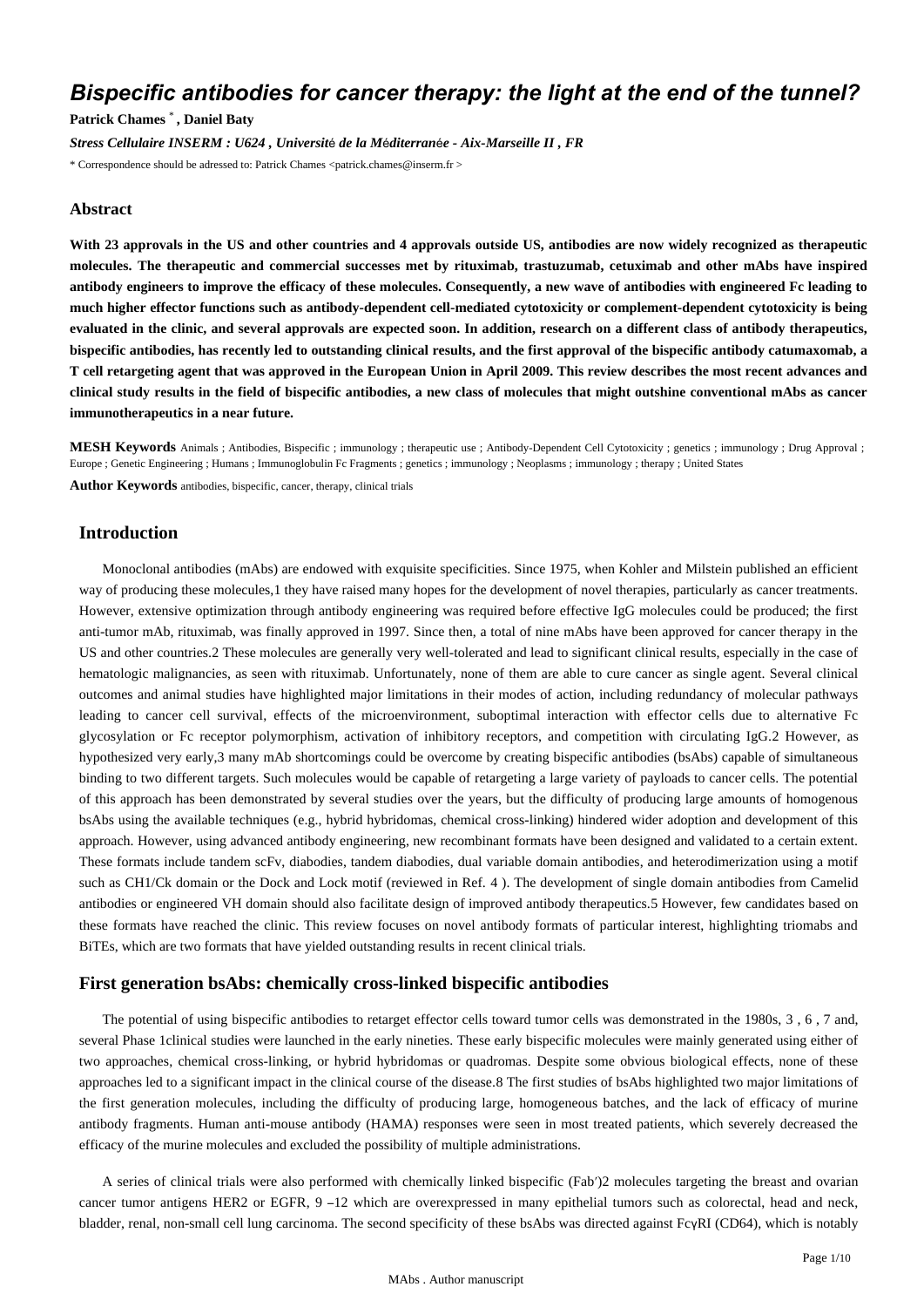expressed on monocytes and macrophages and up-regulated upon activation on neutrophils. Since this last population represents 60–70 % of leukocytes, co-administration of granulocyte-colony stimulating factor (G-CSF) was thought to enhance the activity of the injected bsAb. Biological effects were seen in some clinical trials of bsAbs MDX-210 (targeting Her2 and CD64), MDX-H210 (humanized version of MDX-210) and MDX-447 (targeting EGFR and CD64), but none of these treatments led to consistent antitumor activity.9 –12 These results might be explained by preclinical data for MDX-210 indicating that measurable tumor-cell lysis required high bsAb concentrations  $(0.1-1 \text{ mg.mL}^{-1})$  and effector-to-target cell ratios of at least 40:1, even when human neutrophils that had been prestimulated with IFN- $\gamma$ and G-CSF were used.13 More encouraging results were obtained in two clinical trials involving HRS-3/A9, a bispecific F(ab′)2 antibody targeting the CD30 antigen on Hodgkin and Reed-Sternberg cells in patients with Hodgkin Disease (HD), and receptor Fcγ RIII (CD16) expressed by natural killer and macrophages. Two Phase 1 clinical studies performed with this molecule led to one complete remission (CR) and one partial remission (PR) in a group of 15 treated patients;14 this was followed by one CR and three PR in a second clinical trial.15 The construct was the first instance of bsAb treatment leading to a complete remission. However, the low production yield (2.8 g of bsAb obtained from 44 g of IgG) and the high immunogenicity of this bsAb precluded further clinical studies.

A different approach, and indeed the most obvious application of bsAb, is T cell retargeting. Cytotoxic T cells are considered the most potent killer cells of the immune system. They are abundant, efficiently proliferate upon activation, capable of killing multiple times, 16 and efficiently infiltrate tumors, but do not express Fcy receptors. The idea of using T cells to efficiently kill tumor cells using bsAb emerged in the 1980.3 Bispecific antibodies directed against a tumor marker and CD3 have the potential to redirect and activate any circulating T cells against tumors. However, T cells have a major drawback. Without the secondary signal given by the interaction between CD28 and one of its ligands (e.g., B7), T cells are not fully activated, and might even become anergic.17 The first anti-CD3 bsAbs were thus administered in combination with anti-CD28 antibodies, but the combination yielded mixed results.18

Alternatively, it should be possible to pre-stimulate the effector T cells. Surprisingly, treatment with bsAbs of the most basic format, i.e., chemical cross-linking of full size monoclonal antibodies, yielded some success in clinical studies. Such antibodies were primarily developed for use with polyclonally activated T cells (PACTs); bsAb-loaded PACTs were generated ex vivo and then administered to patients. . Specifically, the patient's T cells are purified, expanded and activated in vitro to very large amount ( $>300 \times 10^9$ ). Next, these cells are incubated with an anti-CD3 × tumor target bispecific antibody, before being administered to the patient. This approach has the advantage of avoiding a direct systemic injection of bsAb in the patient, thereby significantly minimizing toxicity associated with free murine Fc bearing molecules.19 The approach also provides a large amount of activated and armed T cells artificially redirected to tumor cells, and has been applied to arm patient PACTs for targeting breast and hormone-refractory prostate cancers, non-Hodgkin lymphoma (NHL), EGFR+ cancers, and CA-125+ ovarian cancers.

Interestingly, it was shown that bsAb-retargeted PACTs can divide and secrete cytokines upon restimulation with target cells, while retaining their specificity and cytotoxicity for more than two weeks, which might be an important feature for therapeutic settings.20 A Phase  $1/2$  clinical trial using Her2Bi (OKT3 × trastuzumab)-armed activated T cells for the treatment of breast cancer and prostate cancer has resulted in partial responses persisting for two months following completion. In addition, a new Phase 1 clinical study of autologous activated T cells retargeted by CD20bi (OKT3 × rituximab) in combination with chemotherapy for the treatment of multiple myeloma was recently designed. The treatment will be followed by autologous peripheral blood stem cell transplantation to replace the blood-forming cells that were destroyed by the chemotherapy (ClinicalTrials.gov Identifier NCT00938626).

#### **TriomAbs**

Triomabs probably represent one of the most impressive and unexpected success in the field of bispecific antibodies. In 1995, Lindhofer and collaborators published a paper describing a major improvement of the classical quadroma approach to produce bsAbs.21 By using an original subclass combination (mouse IgG2a and rat IgG2b), they demonstrated a preferential species-restricted heavy/light chain pairing, in contrast to the random pairing in conventional mouse/mouse or rat/rat quadromas, as well as use of sequential pH elution on protein A to easily separate the desired bsAb from the parental mAb. Surprisingly, the resulting hybrid rat/mouse Fc portion efficiently interacted with activating human Fc receptors (FcγRI and FcγRIII), but not inhibitory ones (FcγRIIB), thereby reaching the goal that other groups had hoped to achieve using human Fc engineering.22, 23 The investigators used this approach to create an anti-CD3  $\times$ anti-EpCAM bsAb, and demonstrated that this antibody was capable of binding to target cells and human T cells, but was also capable of activating dendritic cells (DC), inducing NK-dependent ADCC and stimulating tumor cell phagocytosis by macrophages. 22 , 23 In short, this Fc adds two crucial functions to regular anti-CD3 × target bsAbs: additive tumor killing capabilities through the efficient recruitment of macrophages and NK cells, and, most importantly, efficient co-stimulation of T cells through direct contact with accessory cells such as macrophages and DC (B7/CD28, CD40/CD40L, LFA3/CD2) or cytokine secretion (IL-2, IL-6, IL-12).

#### **Catumaxomab (Removab**®**)**

CatumaxomAb, which targets the tumor antigen EpCAM, was the first triomab produced. EpCAM (CD326) is expressed on essentially all human adenocarcinoma, certain squamous cell carcinoma, retinoblastoma, and hepatocellular carcinoma. EpCAM is also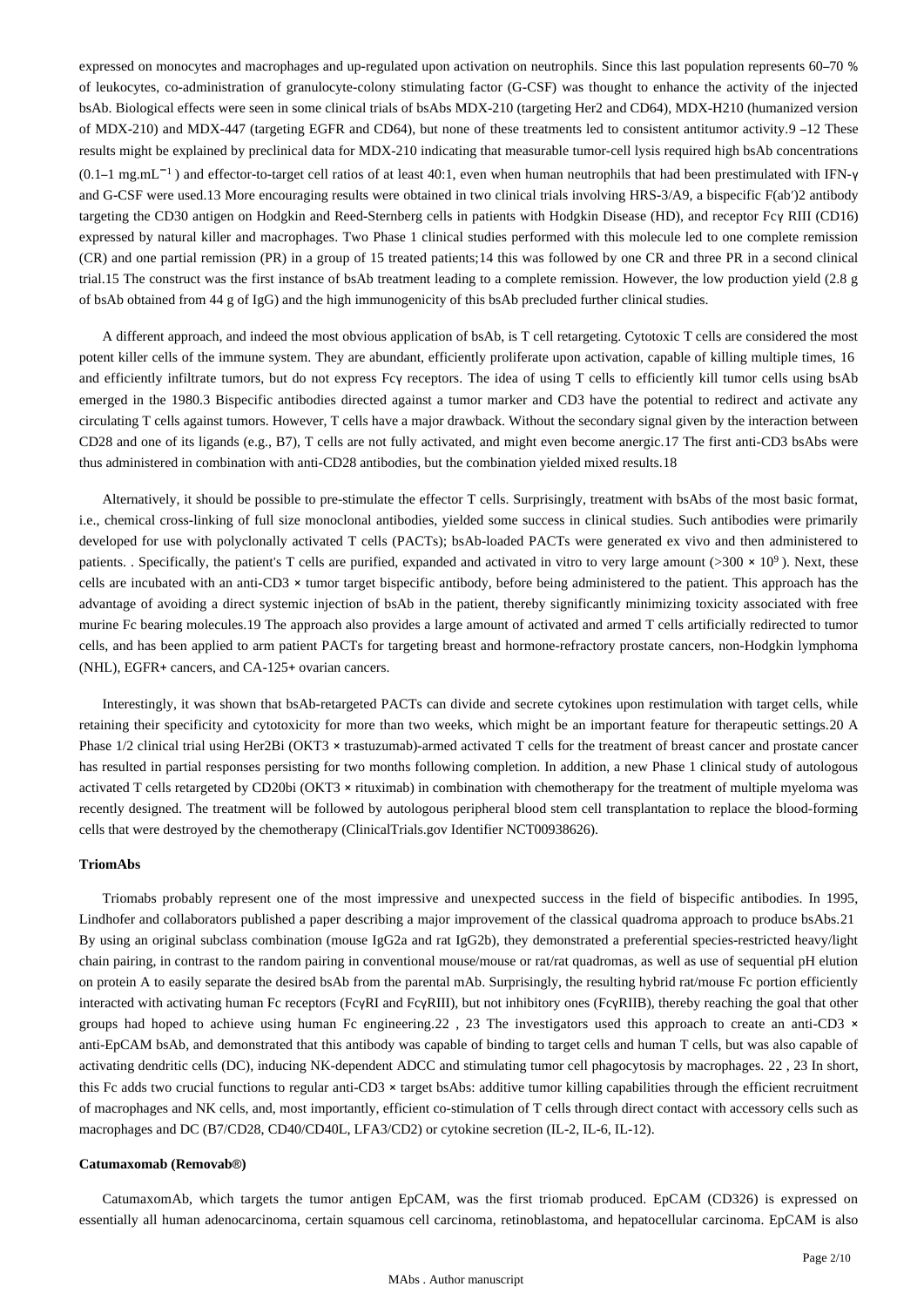expressed in normal cells, but is predominantly located in intercellular spaces where epithelial cells form very tight junctions. It is thought that EpCAM is sequestered on epithelia, and thus much less accessible to antibodies compared to EpCAM in cancer tissue, where it is homogeneously distributed on the cancer cell surface. Moreover, EpCAM is very often on cancer stem cells, a very attractive feature for a tumor marker.24

In vitro and in vivo preclinical data demonstrated that a mouse surrogate of this triomab, targeting mouse CD3 and human EpCAM, was able to kill tumor cells very efficiently, at low concentration (10 pM range), without any additional costimulation of effector cells. In animal studies, 100% of mice administered an injection of 4 μg of triomabs survived after intraperitoneal (IP) injection of a lethal dose of EpCAM+ melanoma cells.25 Moreover, initial treatment of the tumor with this bsAb led not only to total tumor eradication, but also to the induction of immune protection. All mice rechallenged on day 144 after the primary challenge were still able to reject the tumor, indicating the high efficacy and long duration of the antitumor response. This effect was dependent on the presence of the hybrid Fc, and involved a humoral response directed against the non-transfected (EPCAM<sup>-</sup>) tumor cells.

In a Phase 1/2 clinical trial, patients in ovarian cancer patients with malignant ascites were treated with IP administration of triomab (4 to 5 doses of 5 to 200 μg); 22/23 patients did not require paracentesis between the last infusion and the end of study at day 37. Tumor cell monitoring revealed a reduction of EpCAM-positive malignant cells in ascites by up to 5 logs.26 By early 2009, the results of a large international Phase 2/3 pivotal study involving 258 patients demonstrated a statistically significant improvement of the primary endpoint, puncture-free survival. Patients receiving catumaxomab had a four-fold increase in puncture-free survival compared to those receiving paracentesis therapy only. Below the maximum tolerated dose (200 μg), side effects, including fever, nausea and vomiting, were predictable, limited, manageable and mostly fully transient.27 Consequently, the European commission approved catumaxomab in April 2009 for the treatment of malignant ascites in patients with EpCAM positive carcinomas in cases where standard therapy is not available or no longer feasible. This first marketing approval clearly represents an important milestone in the field of bispecific antibodies. It is also interesting to note that the high immunogenicity of this rat/mouse hybrid molecule did not constitute a major issue. Moderate anti mouse and anti rat responses were seen in the majority of the patients but they do not seem to affect the efficiency of the treatment.26 This is probably due to the extremely small amounts administered to the patients (around 100 μg, compared to 3 g for rituximab, i.e., 30,000 fold less), the short duration of the treatment (10 days), and probably to the IP route of administration. However, Intravenous injections will be required for other indications. In a phase I study for the treatment of non-small cell lung cancer patients, it was established that the maximum tolerated dose for multiple catumaxomab i.v. administration was 5 μg, together with a pre-medication of 40 mg dexamethasone and antihistamines.28 This low amount probably reflects the mode of action of triomabs, potentially leading to tumor-cell independent cross-linking of T-cells with accessory cells followed by cytokine release-related symptoms. At this dose, no patient developed HAMA or HARA within 28 days after the single dose treatment. Thus, repeated administration of the antibody can be considered in the future and must be investigated in further clinical trials. Although survival analysis was not the primary endpoint, the survival observed in this study was very favorable with several advanced patients still alive 28 months after catumaxomab treatment. Future randomized trials are needed to determine if these low amounts of bsAb will be enough to achieve a therapeutic effect in this setting.

#### **Ertumaxomab (rexomun**®**)**

Ertumaxomab is triomab targeting HER2, a well-characterized breast tumor marker that is also targeted trastuzumab (Herceptin). This triomab possesses the same hybrid Fc portion as catumaxomab, and displays the same efficiency in vitro.29 Ertumaxomab was also compared to trastuzumab for its ability to kill tumor cells expressing various level of HER2. Exposure to ertumaxomab led to the efficient lysis of cells expressing very low amount of tumor antigen, whereas trastuzumab was completely ineffective even at high concentration.30 This difference can probably be explained by the mode of action of these antibodies. Trastuzumab triggers NK-mediated ADCC while ertumaxomab relies on T cell mediated killing and the interaction between T cells and accessory cells, as demonstrated by the release of proinflammatory cytokines such as IL-6, IFN-γ and TNF-α.

In an early clinical trial of patients with malignant ascites due to peritoneal carcinomatosis, administration of total doses of ertumaxomab as low as 40–140 μg lead to a complete elimination of tumor cells in ascites, and disappearance of ascites accumulation in all patients.29 This antibody is currently in Phase 2 trials for the treatment of metastatic breast cancer.

# **Bi20 (Lymphomun**™ **or fBTA05)**

Bi20 triomab utilizes the same hybrid Fc portion as catumaxomab and ertumaxomab, and targets CD20. Expressed on all stages of B cell development from pre-B cells through memory cells, but not on either pro-B cells or plasma cells, CD20 represents an attractive target for the treatment of B cell malignancies. Notably, CD20 is targeted by rituximab. In vitro, Bi20 was shown to mediate an efficient and specific lysis of Bcell lines and B cells with low CD20 expression levels that were derived from chronic lymphocytic leukemia (CLL) patients.31 Remarkably, T cell activation and tumor cell killing occurred in an entirely autologous setting, i.e., without additional effector cells, in 5 of 8 samples. In comparison, rituximab demonstrated a significantly lower B cell eradication rate.31 In a pilot study, Bi20 was administered to six patients with recurrent B cell malignancies, CLL or highly malignant lymphoma after allo-stem cell transplantation. All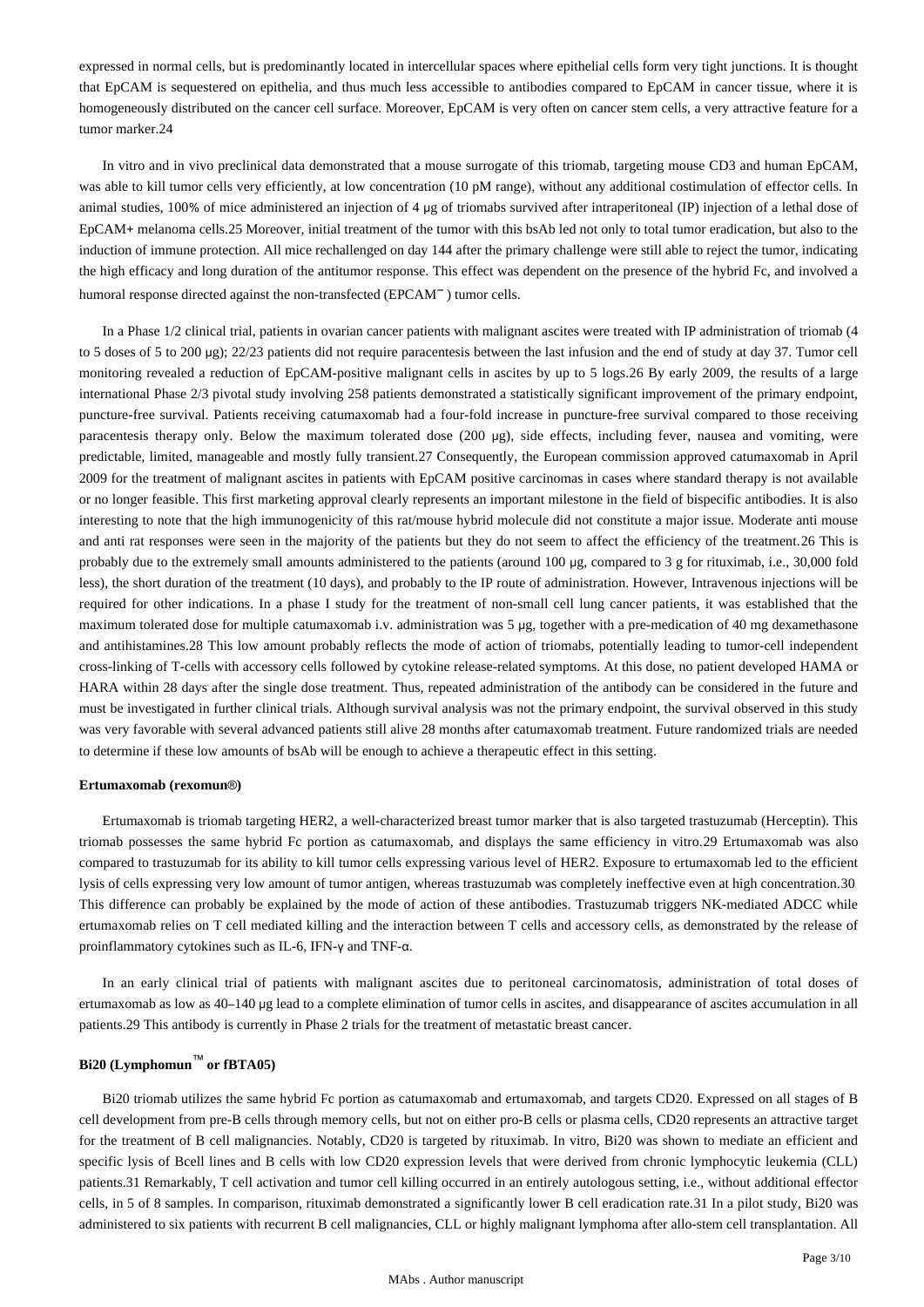alemtuzumab- and rituximab-refractory patients showed a prompt but transient clinical and hematological response, highlighting the high therapeutic potential of this triomab. Bi20 is currently in Phase 1 clinical study.32

Of note, two other triomabs, targeting melanoma-associated proteoglycans or melanomaassociated gangliosides (GD2 and GD3),33 are in preclinicalstudies as potential treatments for malignant melanoma.

### **The new generation: recombinant bsAbs**

In the nineties, advances in antibody engineering provided innovative solutions antibody design problems, allowing production of small antibody fragments recapitulating the entire binding activity of the parent molecule [Fig. 1 ]. One fragment, the single chain variable fragment (scFv), made by association of the heavy and light variable domain through a peptidic linker, has especially inspired antibody engineers. Two formats have been intensively studied. Tandem scFvs (TaFv) are two scFv fragments linked via an extra peptide linker that is expected to confer good flexibility to each fragment. Although difficult to produce in E. coli , this 60 kDa molecule is well-expressed by mammalian cells, and. By reducing the length of the peptide linker between variable domains so that these cannot assemble, it is possible to force the pairing of domains between two different polypeptides, leading to a compact bsAbs called diabody (Db).34 These molecules can be expressed at high yields in bacteria, and have been shown by crystallography experiments to adopt several conformations.35 This format has been improved by adding an extra peptide linker between the two polypeptides in order to further decrease the amount of homodimers, yielding fragments called single chain diabodies (scDb). Numerous studies have demonstrated the potency of these formats in preclinical studies.36 Examples of bsAb fragments with potential as therapeutic candidates include bispecific anti-CD19 × CD3 and anti-CD19 × CD16 diabodies that demonstrated a synergistic antitumor effect in a preclinical model of NHL,37 a promising anti-EGFR × CD3 diabody able to cure xenografted mice in combination with lymphokine activated killer cells,38 and the efficient treatment of xenografted mice bearing prostate cancer cell induced tumors using an anti-PSMA × CD3 diabody and peripheral blood lymphocytes.39 Surprisingly, no bispecific diabodies have been tested so far in clinical trials.

Although no bispecific diabodies have been administered to humans, tandem scFvs have been studied in clinical trials. One atypical molecule was rM28, a bispecific tandem molecule targeting the co-stimulatory molecule CD28 expressed on T cells and NG2, a melanoma-associated proteoglycan. This molecule spontaneously forms stable dimers, and was shown to be capable of inducing T-cell activation and effective tumor-cell killing in vitro and in vivo without a signal through the TCR/CD3 complex, a so called "targeted supra-agonistic stimulation".40 This effective mode of action was recently extended to the cytolysis of lymphoma cells using an anti-CD28 × CD20 bispecific tandem scFv endowed with the same supra-agonistic properties41 . In 2005, a Phase 1/2 clinical trial was conducted to analyze the safety and efficiency of intralesional administration of rM28 and autologous peripheral blood mononuclear cells in patients with metastatic stage III/IV melanoma and unresectable metastasis. However, in March 2006, TGN1412, a monospecific 'superagonistic' CD28 antibody induced systemic T-cell activation and severe cytokine release syndrome when injected into six healthy volunteers,42 and since then concerns have been raised about the use of immunomodulatory molecules. However, it should be noted that a fundamental difference exists between TGN1412 and bispecific molecules such as rM28. Indeed, unlike the activity of TGN1412, supra-agonistic CD28 stimulation by rM28 was shown to be strictly target-cell restricted over a wide concentration range, i.e., not induced if NG2-expressing target cells are absent.43 This, in principle, should avoid side effects such as those observed after TGN1412 administration.

#### **BiTEs: bispecific T cell Engagers**

Another type of tandem scFvs aimed at activating T cells has met with more success in clinical trials. BiTEs, or bispecific T cell Engagers, are made by fusing an anti-CD3 scFv to an anti-TAA scFv via a short 5 residue peptide linker (GGGGS). In 1995, Kufer and collaborators produced such a tandem scFv targeting EpCAM (epithelial 17-1A antigen) and human CD3 in CHO cells. This new kind of bsAb proved to be highly cytotoxic at nanomolar concentrations against various cell lines, using unstimulated human PBMCs in the absence of co-signaling.44 Later, Löffler et al. published similar data obtained using a fusion between a murine anti-CD19 scFv and a murine anti-CD3 scFv.45 This molecule demonstrated outstanding in vitro properties, including efficient cytotoxicity induced by extremely low concentrations of bsAb (10–50 pg.mL<sup>-1</sup>, i.e. subpicomolar), at low effector:target ratio (2:1), and in only four hours, without the need for pre-stimulation of T cells or, most surprisingly, the need of co-signaling (e.g., through CD28). These results were in marked contrast with the majority of published studies based on anti-CD3 bispecific constructs.

Since then, Baeuerle and collaborators have accumulated data demonstrating the properties of BiTEs.46 The most impressive property of this class of molecules, beside the absence of requirement for any kind of pre or co stimulation of effector T cells, is the low concentration required to achieve anti-tumor activity. Indeed, most tumor cell lines can be lysed in the presence of 0.2 to 2 pM of BiTEs for half maximal target cell lysis. In some cases, up to 18 fM was shown to be enough to induce in vitro cell lysis, suggesting that a low two digit number of BiTEs bound between T and target cells is sufficient to induce lysis.47 Moreover, BiTEs are capable of inducing efficient lysis at effector to target ratios (E:T) as low as 1:10. This suggests that BiTEs mediate serial killing of many target cells, and this was actually demonstrated using video assisted microscopy.16 Despite this extreme efficiency, the killing remains strictly target-cell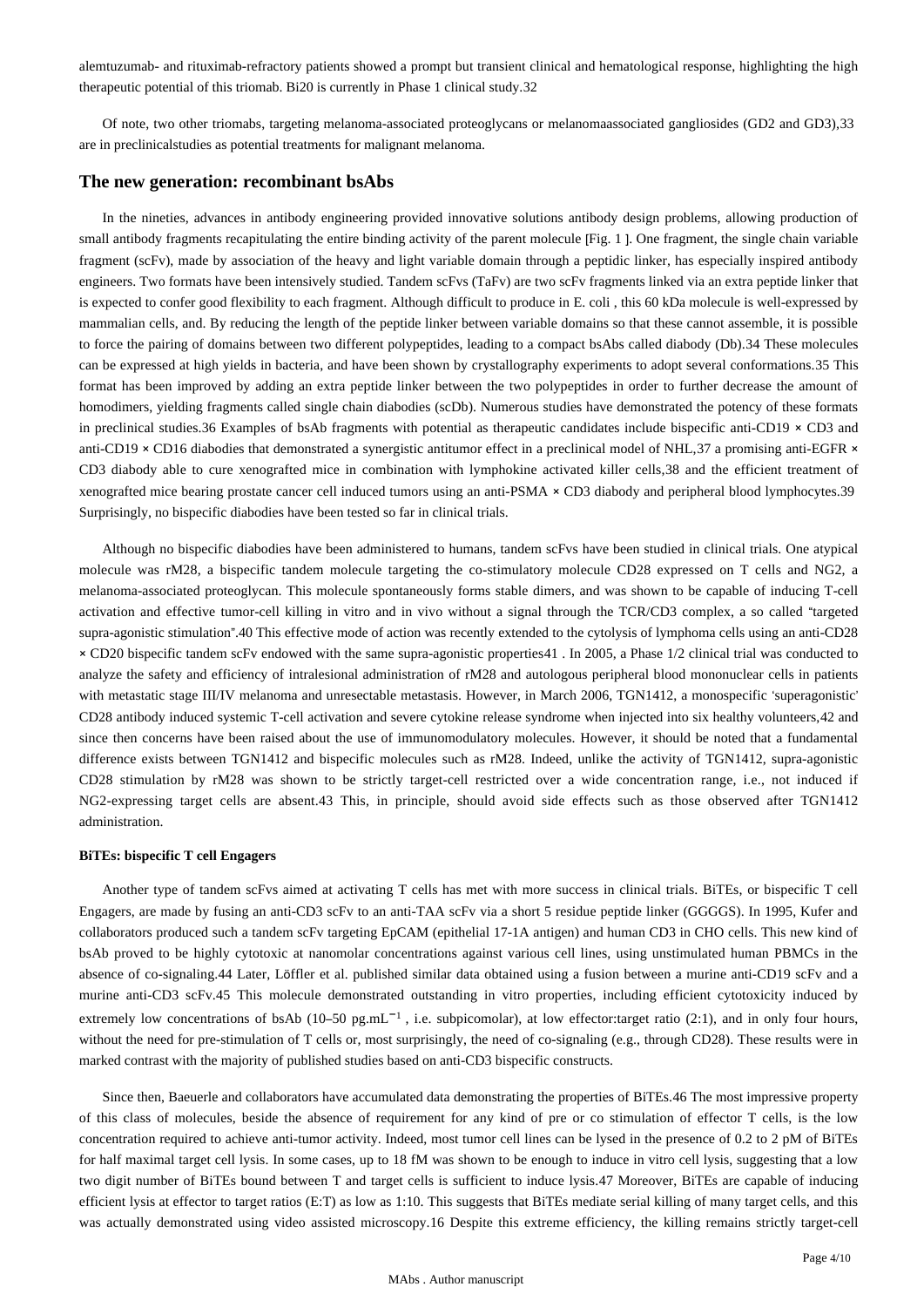dependent, and T cells cannot be activated in the absence of target cells, even at concentrations exceeding EC50 values by several thousand fold.48

The biological properties of BiTEs are not yet clearly understood. In the case of molecules targeting CD19 on B cells, one cannot exclude a possible co-signal triggered by the interaction between CD28 and B7, known to be expressed on normal and malignant B cells. However, BiTE molecules targeting EpCAM expressed on a variety of solid tumor of epithelial origin that do not express B7 show similar efficacy.

BiTEs have been demonstrated to induce immunological cytolytic synapses identical to synapses induced by regular T cell stimuli,49 even in the absence of MHC class I molecules, as shown by the lysis of Ep-CAM-expressing K562 cells or transfected rodent cells expressing the target antigen by human effector cells. The small size (60 kDa) of BiTEs, which ensures close proximity of T cells and target cell membranes, might therefore be responsible for their high efficiency by leading to the active displacement of negative regulatory proteins from the forming synapse, as demonstrated in the case of CD45.47 It should be stressed that the possibility to efficiently form cytolytic synapses by a mere interaction between CD3 and a target antigen via a BiTE molecule, in the absence of MHC class I/TCR interaction, has the potential to overcome many tumor cell escape mechanisms such as MHC class I, proteasome and intracellular peptide transporter (TAP1 and 2) down-regulation.

The absence of a need for co-signaling through CD28 for these BiTEs might also be explained by the observation that among all T cell subtypes,  $CD8<sup>+</sup>$  effector memory cells  $CD45RO<sup>+</sup>$  (TEM) and  $CD8<sup>+</sup>$  effector memory  $CD45RA<sup>+</sup>$  (TEMRA) contribute the most to BiTE activity, whereas naïve T cells do not contribute at all to the killing efficiency.50 It is believed that memory T cells do not require CD28 costimulation for expansion during secondary responses, which could explain the efficiency of BiTEs. However, this dogma has recently been challenged.51

#### *Blinatumomab (MT103)*

Blinatumomab, a murine anti-human CD3 × anti-human CD19 was the first BiTE developed and is the most advanced BiTE in clinical trials. The candidate is being studied as a treatment of lymphoma and leukemia. In preclinical trials, Dreier et al. demonstrated that submicrogram amounts of this molecule were sufficient to prevent tumor growth in a mouse model.52 Later, studies performed in chimpanzees showed that repeated 2 h treatments with doses as low as 0.1 µg.kg<sup>-1</sup> were well-tolerated, and led to cumulative depletion of peripheral B cells due to fully reversible T cell activation.53 In 2008, the first result of a Phase 1 clinical study indicated that doses as low as 5 μg per square meter per day in relapsed NHL patients led to an elimination of target cells in blood. All seven patients treated at a dose level of 60 μg experienced a tumor regression.54 Because of its small size (60 kDa), blinatumomab is characterized by a short serum half life of several hours, and so continuous intravenous infusion by portable mini-pumps is required. It should be highlighted that cumulative doses of several milligrams were sufficient to lead to the notable response in patients, whereas conventional antibody treatments, such as rituximab, consume gram amounts per treatment cycle.

MT103 is also currently being tested in a Phase 2 trial in patients with B-precursor acute lymphoblastic leukemia (B-ALL) having minimal residual disease in their bone marrow. The first results from an ongoing Phase 2 trial in patients with B-ALL indicate that T cells engaged by blinatumomab are able to locate and eradicate rare disseminated tumor cells in the bone marrow that can only be detected by quantitative PCR assays detecting tumor cell-specific genomic aberrations. Thirteen out of 16 evaluable patients (81%) became minimum residual disease (MRD) negative, with ongoing responses lasting for up to 47 weeks on May the 25<sup>th</sup> 2009 (data presented in Recombinant Antibodies meeting, June 2009, Cologne). This result is remarkable since MRD positive ALL patients have very limited treatment options, and around 60% of patients die within 2 years, with a median time to hematological relapse of only 4.1 months. Interestingly, this trial was associated with significantly reduced toxicity compared to NHL patients at the same dose level, suggesting that toxicity might be correlated to the number of target cells present in patients, rather than to the BiTE molecule itself.

#### *MT110*

MT110, an anti-human EpCAM × anti-human CD3 TaFv, was the second BiTE tested in clinical trial, and the first directed to a wide spectrum of solid tumors. In vitro characterizations of MT110 have recapitulated the results obtained with MT103 on tumor cell lines, thereby demonstrating the generality of the BiTE format.55 A study in NOD/SCID mice demonstrated that as little as 100 ng of MT110 can prevent tumor outgrowth after an injection of a 1:1 ratio of human colon carcinoma cells mixed with unstimulated human peripheral mononuclear cells. MT110 was also active against human ovarian metastatic tissues grafted in immunodeficient mice in the absence of human peripheral mononuclear cells. Since MT110 does not activate murine T cells, this result suggests that tumor resident human T cells, being tolerized or anergized, could be reactivated, and were present in sufficient number to eliminate the xenograft.56 Preclinical data from studies with muS110, a BiTE surrogate targeting murine EpCAM and murine CD3 demonstrated that EpCAM-specific BiTE antibodies can effectively discriminate between target antigen expressed on tumor and normal epithelial tissue.57 MT110 is currently being tested in a Phase 1 study with lung, colorectal and gastrointestinal cancer patients; initial results are expected by the end of 2009.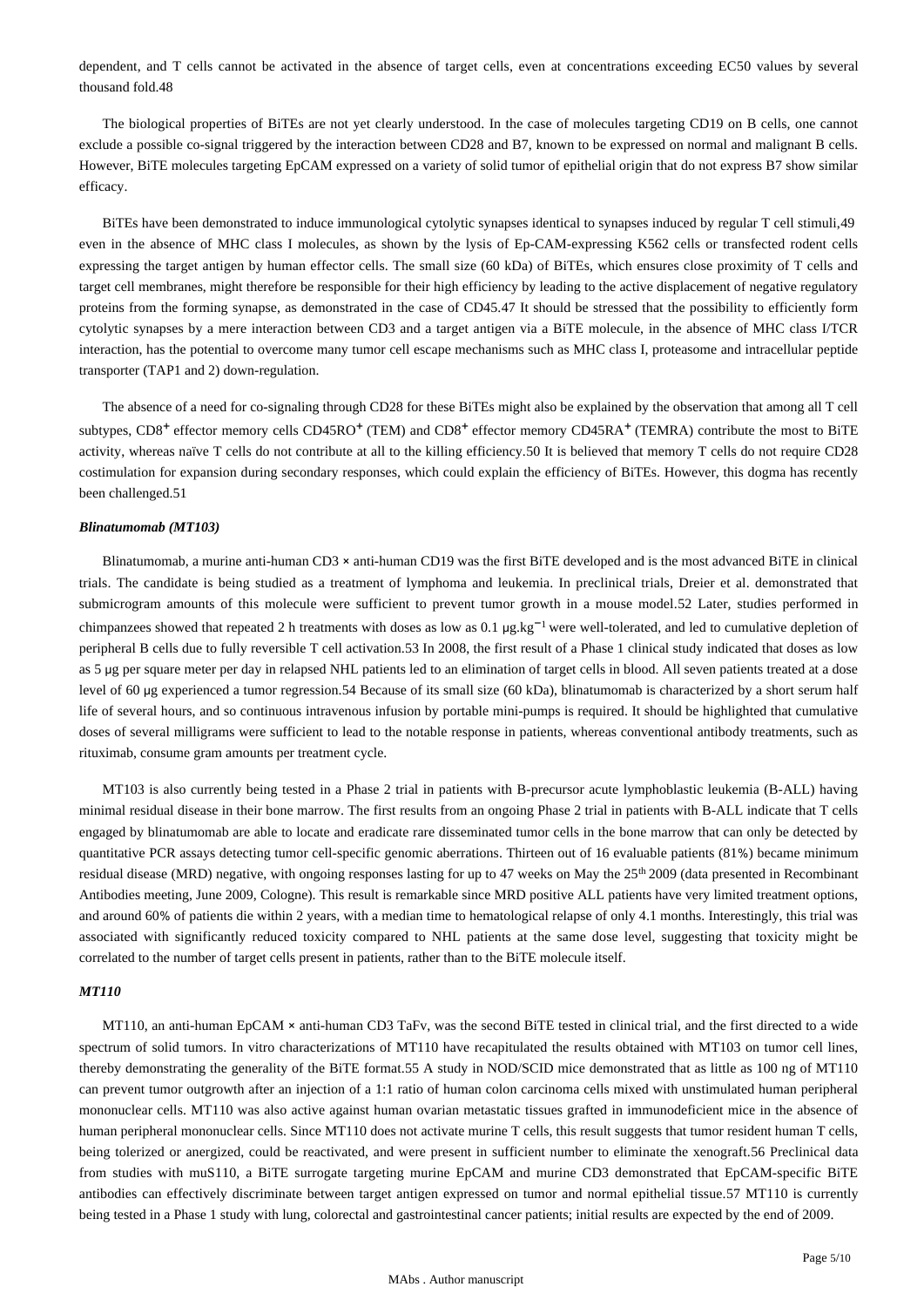#### **Other BiTEs in the pipeline**

MT111/MEDI-565 targets the carcinoembryonic antigen (CEA, also called CEACAM5), a widely expressed tumor antigen highly expressed in colorectal cancer, and also in a substantial proportion of carcinomas of the lung, pancreas, stomach, ovary, uterus, breast, and a subset of melanomas.58 However, CEA can be shed by phospholipases from the cell surface through cleavage of its glycosylphosphatidylinositol-linkage, which causes the protein to be released in the circulation. This soluble CEA (sCEA) might therefore interfere with antibody based therapies. To test this hypothesis, Lutterbuese et al. compared the activity of several anti-CEA × anti-CD3 BiTE in the absence or presence of sCEA, and found that the cytotoxic activity of some of these molecules was not competitively inhibited by sCEA at concentrations that exceeded levels found in the serum of most cancer patients.59 MT111 is therefore a promising molecule soon to be tested in clinical trials.

Two other approaches to rapidly generate new relevant BiTEs are also being pursued by Micromet. The company has elaborated a platform allowing the selection of human scFvs against new tumor antigens and against CD3. Interestingly, these new scFvs are directly selected to be cross-reactive with orthologous antigens of non-human primates, allowing straightforward assessment of the molecule safety and pharmacology. Examples of fully human BiTEs in discovery that were obtained this way include BiTEs that target CD33, a protein expressed in > 90% of acute myeloid leukemia, including cancer stem cells, and melanoma associated chondroitin sulfate proteoglycan, a 450 kDa antigen expressed in >90% of all melanomas. Both BiTEs have already been investigated in studies with macaque monkeys that have validating these new molecules, both in terms of efficacy and safety.60 A second approach involves the reformatting of approved therapeutic antibodies as BiTE molecules. Examples include trastuzumab, panitumumab (Vectibix), cetuximab (Erbitux) and omalizumab (Xolair), leading to efficient BiTEs against HER2, EGFR and IgE, that have EC50 values between 90 fM and 3.6 pM. These molecules should rapidly enter preclinical phases.

#### **DNL antibodies for radioimmunotherapy**

The Dock and Lock (DNL) method was originally published in 2006,61 and represents a convenient and efficient way to create bispecific antibodies. It relies on the spontaneous association of a dimer of the 45 amino acids peptide DDD2, derived from the regulatory subunit of human cAMP-dependent protein kinase (PKA) with the 21 residues peptide AD2, derived from the anchoring domains (AD) of human A kinase anchor proteins (AKAPs). Upon association, two disulfide bonds are created, resulting in a covalent complex that is stable for more than a week at 37°C in human serum. This approach can be used to efficiently create any kind of bsAb but was so far used to create bispecific molecules dedicated to radioimmunotherapy.

#### **TF2**

The first described bsAb built using the DNL method was a molecule of 157 kDa, devoid of Fc fragment, comprising two Fab fragments derived from humanized anti-human CEA mAb hMN-14 and one Fab fragment from humanized mAb h679 that is able to strongly bind the hapten histamine-succinyl-glycine (HSG). This bispecific Tri-Fab molecule named TF2 was used for tumor imaging purposes in xenografted nude mice, based on a previously validated pretargeted approach where the bsAb is first injected, then the <sup>99m</sup> Tc-labeled hapten is injected after the bsAb has cleared from the circulation. Exceptionally high tumor blood ratios were observed, ranging from 13 at 0.5 h to 395 at 24 h, with high tumor uptake of 30% ID/g, whereas the levels in blood and normal tissues, except kidney, were <1% ID/g at1 h after injection. These outstanding results obtained in imaging approaches prompted the use of this bsAb for therapy. In order to take advantage of possible dimerization of the bsAb on the surface of target cells (a process named affinity enhancement system) to increase tumor retention, a new peptide; called IMP-288, was designed to contain two HSG epitopes.62 The divalent peptide was labeled with Lutetium 177 for use in a Phase 1 clinical study involving patients with CEA expressing advanced colorectal tumors that was initiated in July 2009. <sup>177</sup> Lu is a very promising radionuclide for targeted radiotherapy because its relatively long half-life of 6.71 days allows employment of sophisticated procedures to synthesize and purify the radiopharmaceutical, and allows transport to more distant customers. Furthermore, the emitted β radiation with a maximum energy of 498 keV is effective in destroying small tumors and metastasis while sparing normal tissue, and its γ-rays are of low energy (113 and 208 keV) and abundance (7% and 11%), which simplifies radiation protection and patient-handling issues. Thus, the combination of bsAb-enabled pretargeting approaches and this radionuclide might have a high therapeutic potential.

#### **Other DNL based bsAbs in the pipeline**

TF4 is a second bsAb built using the DNL method, directed against CD20 for the treatment of NHL. Studies performed in xenografted nude mice that compared TF4 as a pretargeting agent of an <sup>111</sup> In-HSG-peptide with a one step approach using the parental anti-CD20 mAb (hA20) directly labeled with  $90$  Y demonstrated an impressive 1600 fold improvement of the tumor-to-blood ratio, as well as a 1.6 fold improvement of tumor uptake.63 This molecule should soon enter Phase 1 clinical study.

TF10 is another tri-Fab that is directed against MUC-1 and the HSG hapten. PAM-4, the parental anti-MUC-1 antibody has been shown to bind a MUC1 epitope that is not detected in normal pancreas but is expressed in 87% of invasive pancreatic adenocarcinomas, including early stage 1 disease.64 When compared with its parental mAb in studies conducted in nude mice bearing CaPan1 human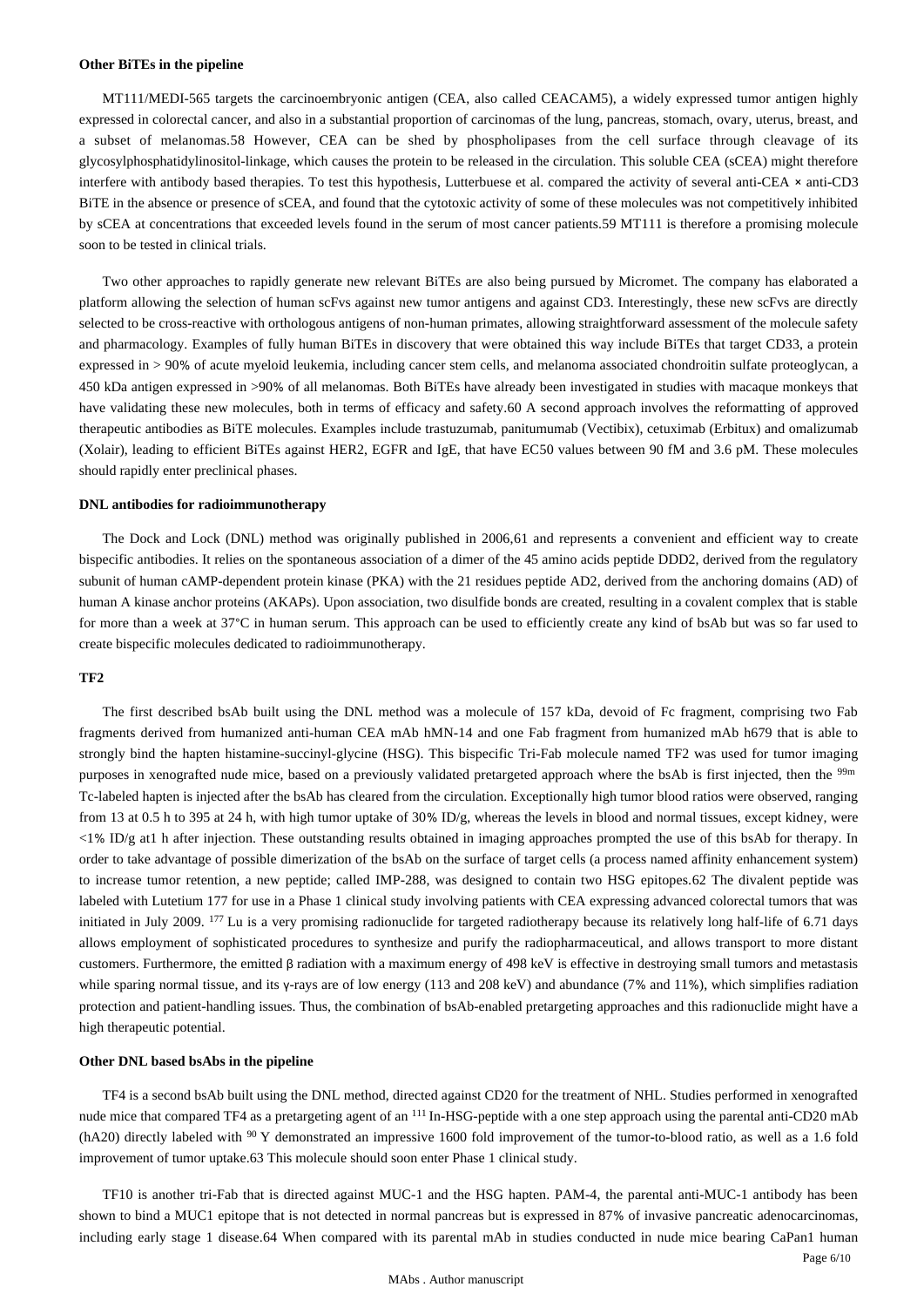pancreatic cancer xenografts, TF10 led to much greater tumor/blood ratios of  $^{111}$  In-IMP-288 (1,000:1 at 3 hours) compared to  $^{111}$ In-PAM4-IgG (5:1 at 24 hours). The high therapeutic potential of this approach should thus soon be tested in the clinic.

# **Conclusion**

After years of disappointment and frustrations, clinical trials of bsAbs are finally providing exciting results, with the most impressive ones being delivered by triomab and BiTE molecules. These results do not represent a mere improvement compared to those obtained by approved therapeutic antibodies, but are a real leap in terms of therapeutic efficiency. For the first time, the possibility of actually curing patients using antibodies seems within reach. Further randomized studies are eagerly awaited to demonstrate whether these encouraging results from Phase 1 and 2 trials will result in prolonged overall survival. Interestingly, after a race toward fully human antibody molecules experienced during the last decade, these impressive biological activities were obtained with fully murine molecules which, because of their high efficiency, can be injected in doses four to five log lower than those usually used by therapeutic mAbs. In the case of BiTEs, the short half life traditionally perceived as a limitation was actually exploited to achieve an exquisite control of drug levels in patients using mini-pump devices developed for insulin delivery.

By choosing to develop treatments for malignant ascites and acute lymphoblastic leukemia, Trion pharma, which produces triomabs, and Micromet, which produces BiTE molecules, have decided to pursue approval for niche indications. This approach is likely to be the fastest and safest route to approval. There is no doubt that both companies have promising candidates with very large potential markets, and that candidates against several malignancies will soon be tested in clinical trials. With these developments, it might well be that we are currently experiencing a turning point in the field of bispecific antibody, and more generally of cancer immunotherapy.

## **Abbreviation**

mAb : monoclonal antibodies bsAbs : bispecific antibodies ADCC : antibody dependent cell mediated cytotoxicity scFv : single chain Fv fragment BiTE : bispecific T cell engager MHC : major histocompatibility DC : dendritic cells NK : natural killer cells TEM : T effector memory MRD : minimum residual disease

#### **References:**

- 1 . Kohler G , Milstein C . Continuous cultures of fused cells secreting antibody of predefined specificity . Nature . 1975 ; 256 : 495 7
- 2 . Chames P , Van Regenmortel M , Weiss E , Baty D . Therapeutic antibodies: successes, limitations and hopes for the future . Br J Pharmacol . 2009 ; 157 : 220 33
- 3 . Staerz UD , Kanagawa O , Bevan MJ . Hybrid antibodies can target sites for attack by T cells . Nature . 1985 ; 314 : 628 31
- 4 . Chames P , Baty D . Bispecific antibodies for cancer therapy . Curr Opin Drug Discov Devel . 2009 ; 12 : 276 83
- 5 . Saerens D , Ghassabeh GH , Muyldermans S . Single-domain antibodies as building blocks for novel therapeutics . Curr Opin Pharmacol . 2008 ; 8 : 1 9
- 6 . Karpovsky B , Titus JA , Stephany DA , Segal DM . Production of Target-Specific Effector cells using hetero-crosslinked aggregates containing anti-target cell and anti-Fc-gamma receptor antibodies . J Exp Med . 1984 ; 160 : 1686 - 701
- 7 . Perez P , Hoffman RW , Shaw S , Bluestone JA , Segal DM . Specific targeting of cytotoxic T cells by anti-T3 linked to anti-target cell antibody . Nature . 1985 ; 316 : 354 - 6
- 8 . Kufer P , Lutterbuse R , Baeuerle PA . A revival of bispecific antibodies . Trends Biotechnol . 2004 ; 22 : 238 44
- 9 . Pullarkat V , Deo Y , Link J , Spears L , Marty V , Curnow R . A phase I study of a HER2/neu bispecific antibody with granulocyte-colony-stimulating factor in patients with metastatic breast cancer that overexpresses HER2/neu . Cancer Immunol Immunother . 1999 ; 48 : 9 - 21
- 10 . Repp R , van Ojik HH , Valerius T , Groenewegen G , Wieland G , Oetzel C . Phase I clinical trial of the bispecific antibody MDX-H210 (anti-FcgammaRI × anti-HER-2/neu) in combination with Filgrastim (G-CSF) for treatment of advanced breast cancer . Br J Cancer . 2003 ; 89 : 2234 - 43
- 11 . Curnow RT . Clinical experience with CD64-directed immunotherapy. An overview . Cancer Immunol Immunother . 1997 ; 45 : 210 5
- 12 . Fury MG , Lipton A , Smith KM , Winston CB , Pfister DG . A phase-I trial of the epidermal growth factor receptor directed bispecific antibody MDX-447 without and with recombinant human granulocyte-colony stimulating factor in patients with advanced solid tumors . Cancer Immunol Immunother . 2008 ; 57 : 155 - 63
- 13 . Valone FH , Kaufman PA , Guyre PM , Lewis LD , Memoli V , Ernstoff MS . Clinical trials of bispecific antibody MDX-210 in women with advanced breast or ovarian cancer that overexpresses HER-2/neu . J Hematother . 1995 ; 4 : 471 - 5
- 14 . Hartmann F , Renner C , Jung W , Deisting C , Juwana M , Eichentopf B . Treatment of refractory Hodgkin's disease with an anti-CD16/CD30 bispecific antibody . Blood  $.1997:89:2042-7$
- 15 . Hartmann F , Renner C , Jung W , da Costa L , Tembrink S , Held G . Anti-CD16/CD30 bispecific antibody treatment for Hodgkin's disease: role of infusion schedule and costimulation with cytokines . Clin Cancer Res . 2001 ; 7 : 1873 - 81
- 16 . Hoffmann P , Hofmeister R , Brischwein K , Brandl C , Crommer S , Bargou R . Serial killing of tumor cells by cytotoxic T cells redirected with a CD19-/CD3-bispecific single-chain antibody construct . Int J Cancer . 2005 ; 115 : 98 - 104
- 17 . Howland KC , Ausubel LJ , London CA , Abbas AK . The roles of CD28 and CD40 ligand in T cell activation and tolerance . J Immunol . 2000 ; 164 : 4465 70
- 18 . Manzke O , Titzer S , Tesch H , Diehl V , Bohlen H . CD3 × CD19 bispecific antibodies and CD28 costimulation for locoregional treatment of low-malignancy non-Hodgkin's lymphoma . Cancer Immunol Immunother . 1997 ; 45 : 198 - 202
- 19 . Lum LG , Davol PA , Lee RJ . The new face of bispecific antibodies: targeting cancer and much more . Exp Hematol . 2006 ; 34 : 1 6
- 20 . Grabert RC , Cousens LP , Smith JA , Olson S , Gall J , Young WB . Human T cells armed with Her2/neu bispecific antibodies divide, are cytotoxic, and secrete cytokines with repeated stimulation . Clin Cancer Res . 2006 : 12 : 569 - 76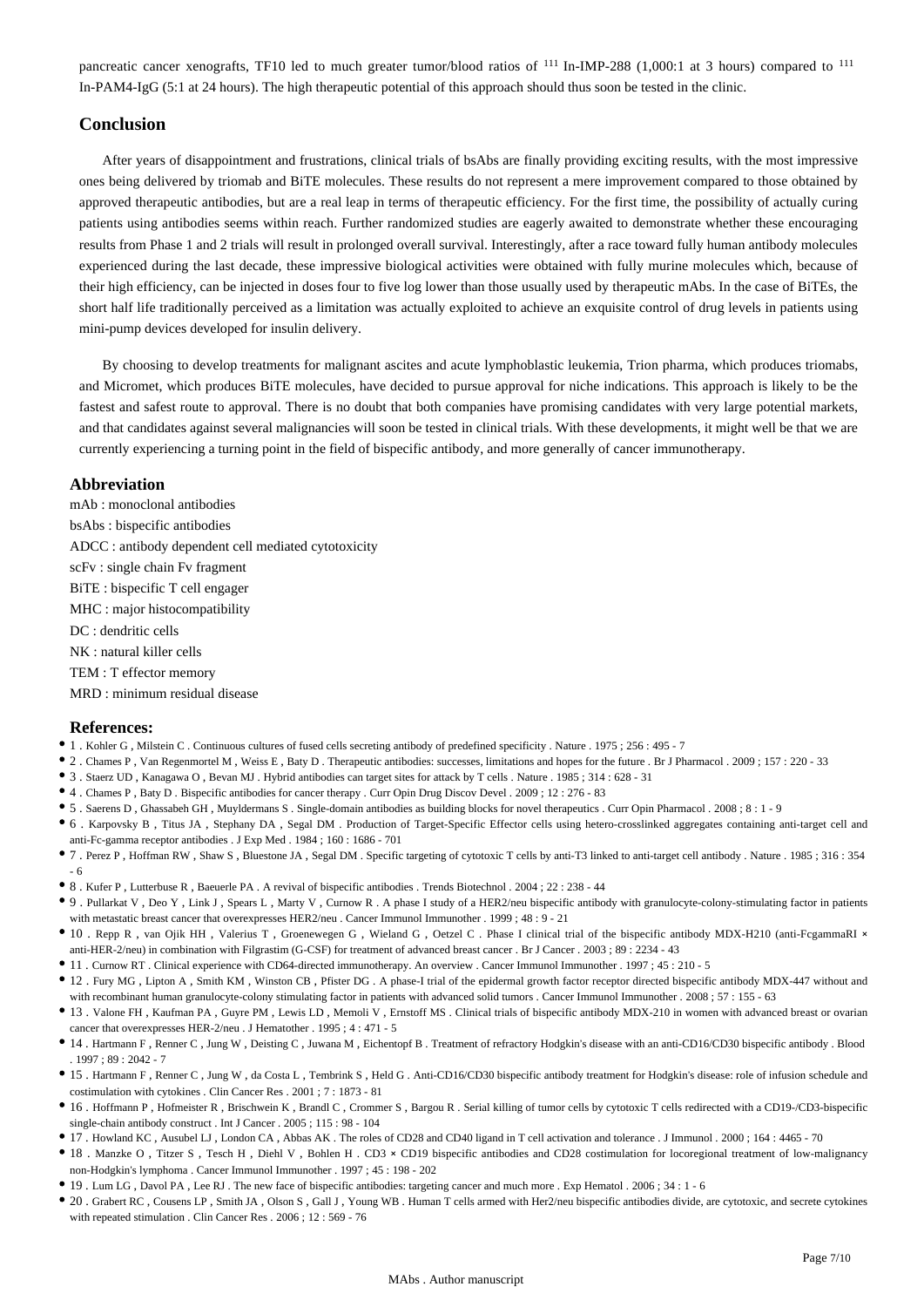- 21 . Lindhofer H , Mocikat R , Steipe B , Thierfelder S . Preferential species-restricted heavy/light chain pairing in rat/mouse quadromas. Implications for a single-step purification of bispecific antibodies . J Immunol . 1995 ; 155 : 219 - 25
- 22 . Zeidler R , Mysliwietz J , Csanady M , Walz A , Ziegler I , Schmitt B . The Fc-region of a new class of intact bispecific antibody mediates activation of accessory cells and NK cells and induces direct phagocytosis of tumour cells . Br J Cancer . 2000 ; 83 : 261 - 6
- 23 . Zeidler R , Reisbach G , Wollenberg B , Lang S , Chaubal S , Schmitt B . Simultaneous activation of T cells and accessory cells by a new class of intact bispecific antibody results in efficient tumor cell killing . J Immunol . 1999 ; 163 : 1246 - 52
- 24 . Munz M , Baeuerle PA , Gires O . The emerging role of EpCAM in cancer and stem cell signaling . Cancer Res . 2009 ; 69 : 5627 9
- 25 . Ruf P , Lindhofer H . Induction of a long-lasting antitumor immunity by a trifunctional bispecific antibody . Blood . 2001 ; 98 : 2526 34
- 26 . Burges A , Wimberger P , Kumper C , Gorbounova V , Sommer H , Schmalfeldt B . Effective relief of malignant ascites in patients with advanced ovarian cancer by a trifunctional anti-EpCAM × anti-CD3 antibody: a phase I/II study . Clin Cancer Res . 2007 ; 13 : 3899 - 905
- 27 . Parsons S , Hennig M , Linke R , Klein A , Lahr H , Lindhofer H . Clinical benefit of catumaxomab in malignant ascites in patient subpopulations in a pivotal phase II/III trial . J Clin Oncol . 2009 ; 27 :
- 28 . Sebastian M , Passlick B , Friccius-Quecke H , Jager M , Lindhofer H , Kanniess F . Treatment of non-small cell lung cancer patients with the trifunctional monoclonal antibody catumaxomab (anti-EpCAM × anti-CD3): a phase I study . Cancer Immunol Immunother . 2007 ; 56 : 1637 - 44
- 29 . Heiss MM , Strohlein MA , Jager M , Kimmig R , Burges A , Schoberth A . Immunotherapy of malignant ascites with trifunctional antibodies . Int J Cancer . 2005 ; 117 : 435 - 43
- 30 . Jager M , Schoberth A , Ruf P , Hess J , Lindhofer H . The trifunctional antibody ertumaxomab destroys tumor cells that express low levels of human epidermal growth factor receptor 2 . Cancer Res . 2009 ; 69 : 4270 - 6
- 31 . Stanglmaier M , Faltin M , Ruf P , Bodenhausen A , Schroder P , Lindhofer H . Bi20 (fBTA05), a novel trifunctional bispecific antibody (anti-CD20 × anti-CD3), mediates efficient killing of B-cell lymphoma cells even with very low CD20 expression levels . Int J Cancer . 2008 ; 123 : 1181 - 9
- 32 . Buhmann R , Simoes B , Stanglmaier M , Yang T , Faltin M , Bund D . Immunotherapy of recurrent B-cell malignancies after allo-SCT with Bi20 (FBTA05), a trifunctional anti-CD3 × anti-CD20 antibody and donor lymphocyte infusion . Bone Marrow Transplant . 2009 ; 43 : 383 - 97
- 33 . Ruf P , Jager M , Ellwart J , Wosch S , Kusterer E , Lindhofer H . Two new trifunctional antibodies for the therapy of human malignant melanoma . Int J Cancer . 2004 ; 108 : 725 - 32
- 34 . Holliger P , Prospero T , Winter G . "Diabodies": small bivalent and bispecific antibody fragments . Proc Natl Acad Sci U S A . 1993 ; 90 : 6444 8
- 35 . Lawrence LJ , Kortt AA , Iliades P , Tulloch PA , Hudson PJ . Orientation of antigen binding sites in dimeric and trimeric single chain Fv antibody fragments . FEBS Lett . 1998 ; 425 : 479 - 84
- 36 . Muller D , Kontermann RE . Recombinant bispecific antibodies for cellular cancer immunotherapy . Curr Opin Mol Ther . 2007 ; 9 : 319 26
- 37 . Kipriyanov SM , Cochlovius B , Schafer HJ , Moldenhauer G , Bahre A , Le Gall F . Synergistic antitumor effect of bispecific CD19 × CD3 and CD19 × CD16 diabodies in a preclinical model of non-Hodgkin's lymphoma . J Immunol . 2002 ; 169 : 137 - 44
- 38 . Asano R , Sone Y , Makabe K , Tsumoto K , Hayashi H , Katayose Y . Humanization of the bispecific epidermal growth factor receptor × CD3 diabody and its efficacy as a potential clinical reagent . Clin Cancer Res . 2006 ; 12 : 4036 - 42
- 39 . Buhler P , Wolf P , Gierschner D , Schaber I , Katzenwadel A , Schultze-Seemann W . A bispecific diabody directed against prostate-specific membrane antigen and CD3 induces T-cell mediated lysis of prostate cancer cells . Cancer Immunol Immunother . 2008 ; 57 : 43 - 52
- 40 . Grosse-Hovest L , Hartlapp I , Marwan W , Brem G , Rammensee HG , Jung G . A recombinant bispecific single-chain antibody induces targeted, supra-agonistic CD28-stimulation and tumor cell killing . Eur J Immunol . 2003 ; 33 : 1334 - 40
- 41 . Otz T , Grosse-Hovest L , Hofmann M , Rammensee HG , Jung G . A bispecific single-chain antibody that mediates target cell-restricted, supra-agonistic CD28 stimulation and killing of lymphoma cells . Leukemia . 2009 ; 23 : 71 - 7
- 42 . Suntharalingam G , Perry MR , Ward S , Brett SJ , Castello-Cortes A , Brunner MD . Cytokine storm in a phase 1 trial of the anti-CD28 monoclonal antibody TGN1412 . N Engl J Med . 2006 ; 355 : 1018 - 28
- 43 . Grosse-Hovest L , Wick W , Minoia R , Weller M , Rammensee HG , Brem G . Supraagonistic, bispecific single-chain antibody purified from the serum of cloned, transgenic cows induces T-cell-mediated killing of glioblastoma cells in vitro and in vivo . Int J Cancer . 2005 ; 117 : 1060 - 4
- 44 . Mack M , Riethmuller G , Kufer P . A small bispecific antibody construct expressed as a functional single-chain molecule with high tumor cell cytotoxicity . Proc Natl Acad Sci U S A . 1995 ; 92 : 7021 - 5
- 45 . Loffler A , Kufer P , Lutterbuse R , Zettl F , Daniel PT , Schwenkenbecher JM . A recombinant bispecific single-chain antibody, CD19 × CD3, induces rapid and high lymphoma-directed cytotoxicity by unstimulated T lymphocytes . Blood . 2000 ; 95 : 2098 - 103
- 46 . Baeuerle PA , Reinhardt C . Bispecific T-Cell Engaging Antibodies for Cancer Therapy . Cancer Res . 2009 ;
- 47 . Wolf E , Hofmeister R , Kufer P , Schlereth B , Baeuerle PA . BiTEs: bispecific antibody constructs with unique anti-tumor activity . Drug Discov Today . 2005 ; 10 : 1237 - 44
- 48 . Brischwein K , Parr L , Pflanz S , Volkland J , Lumsden J , Klinger M . Strictly target cell-dependent activation of T cells by bispecific single-chain antibody constructs of the BiTE class . J Immunother . 2007 ; 30 : 798 - 807
- 49 . Offner S , Hofmeister R , Romaniuk A , Kufer P , Baeuerle PA . Induction of regular cytolytic T cell synapses by bispecific single-chain antibody constructs on MHC class I-negative tumor cells . Mol Immunol .  $2006 \cdot 43 \cdot 763 = 71$
- 50 . Kirschel R , Hausman S , Klinger M , Baeuerle P , Kufer P . Effector memory T cells make a major contribution to redirected target cell lysis by T cell-engaging BiTE antibody MT110 . Annual Meeting of AACR 2009 ; Abstract No. 3252
- 51 . Boesteanu AC , Katsikis PD . Memory T cells need CD28 costimulation to remember . Semin Immunol . 2009 ; 21 : 69 77
- 52 . Dreier T , Baeuerle PA , Fichtner I , Grun M , Schlereth B , Lorenczewski G . T cell costimulus-independent and very efficacious inhibition of tumor growth in mice bearing subcutaneous or leukemic human B cell lymphoma xenografts by a CD19−/CD3− bispecific single-chain antibody construct . J Immunol . 2003 ; 170 : 4397 - 402
- 53 . Schlereth B , Quadt C , Dreier T , Kufer P , Lorenczewski G , Prang N . T-cell activation and B-cell depletion in chimpanzees treated with a bispecific anti-CD19/anti-CD3 single-chain antibody construct . Cancer Immunol Immunother . 2006 ; 55 : 503 - 14
- 54 . Bargou R , Leo E , Zugmaier G , Klinger M , Goebeler M , Knop S . Tumor regression in cancer patients by very low doses of a T cell-engaging antibody . Science . 2008 ; 321 : 974 - 7
- 55 . Brischwein K , Schlereth B , Guller B , Steiger C , Wolf A , Lutterbuese R . MT110: a novel bispecific single-chain antibody construct with high efficacy in eradicating established tumors . Mol Immunol . 2006 ; 43 : 1129 - 43
- 56 . Schlereth B , Fichtner I , Lorenczewski G , Kleindienst P , Brischwein K , da Silva A . Eradication of tumors from a human colon cancer cell line and from ovarian cancer metastases in immunodeficient mice by a single-chain Ep-CAM-/CD3-bispecific antibody construct . Cancer Res . 2005 ; 65 : 2882 - 9
- 57 . Amann M , Brischwein K , Lutterbuese P , Parr L , Petersen L , Lorenczewski G . Therapeutic window of MuS110, a single-chain antibody construct bispecific for murine EpCAM and murine CD3 . Cancer Res . 2008 ; 68 : 143 - 51
- 58 . Sanders DS , Evans AT , Allen CA , Bryant FJ , Johnson GD , Hopkins J . Classification of CEA-related positivity in primary and metastatic malignant melanoma . J Pathol . 1994 ; 172 : 343 - 8
- 59 . Lutterbuese R , Raum T , Kischel R , Lutterbuese P , Schlereth B , Schaller E . Potent Control of Tumor Growth by CEA/CD3-bispecific Single-chain Antibody Constructs That Are Not Competitively Inhibited by Soluble CEA . J Immunother . 2009 ;
- 60 . kischel R . Characterization in primates of MCSP- and CD33-specific human BiTE antibodies for treatment of Melanoma and AML . Proc Am Assoc Cancer Res . 2008 ; 99 - Abs 2404
- 61 . Rossi EA , Goldenberg DM , Cardillo TM , McBride WJ , Sharkey RM , Chang CH . Stably tethered multifunctional structures of defined composition made by the dock and lock method for use in cancer targeting . Proc Natl Acad Sci U S A . 2006 ; 103 : 6841 - 6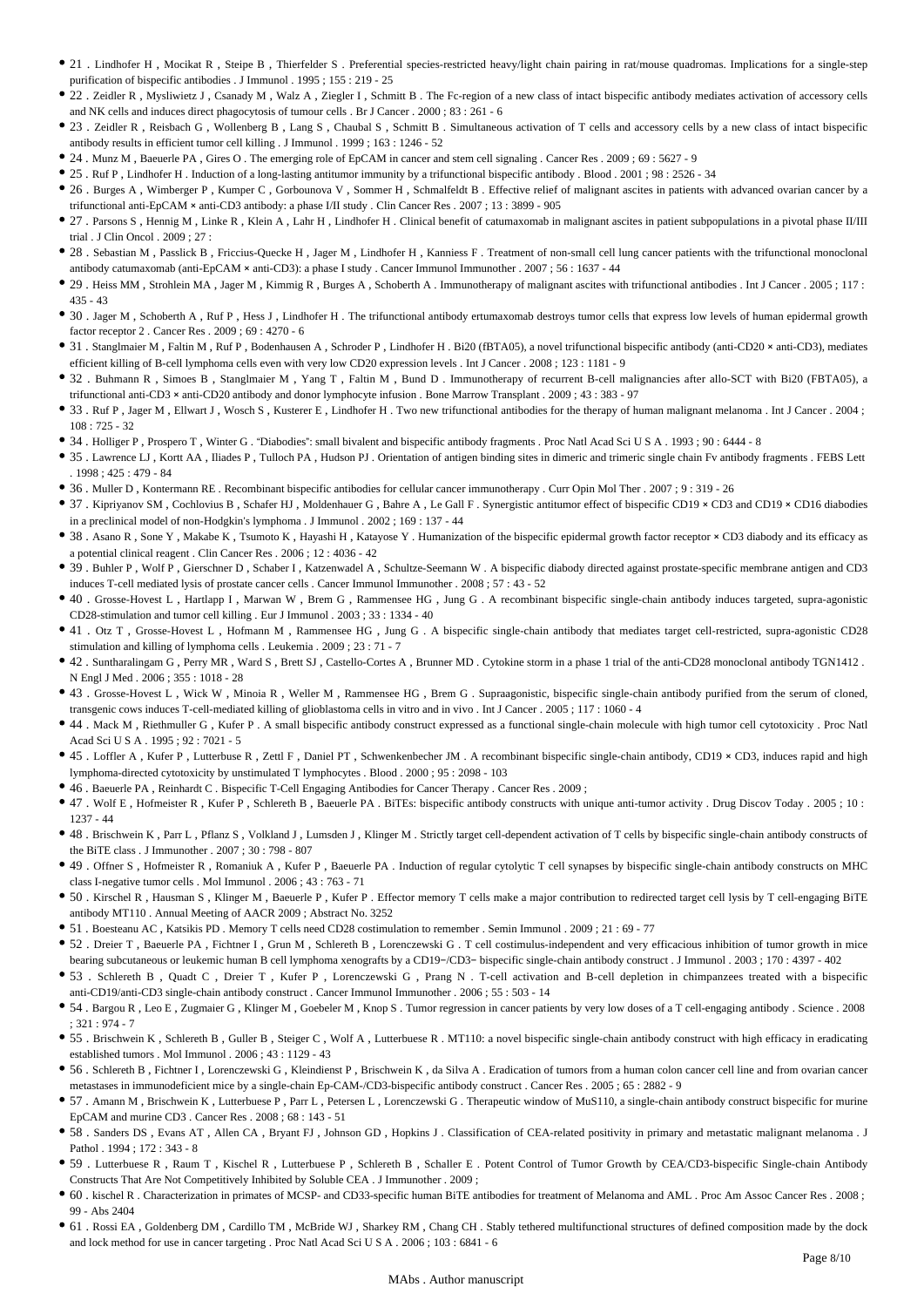- 62 . McBride WJ , Zanzonico P , Sharkey RM , Noren C , Karacay H , Rossi EA . Bispecific antibody pretargeting PET (immunoPET) with an 124I-labeled hapten-peptide . J Nucl Med . 2006 ; 47 : 1678 - 88
- 63 . Sharkey RM , Karacay H , Litwin S , Rossi EA , McBride WJ , Chang CH . Improved therapeutic results by pretargeted radioimmunotherapy of non-Hodgkin's lymphoma with a new recombinant, trivalent, anti-CD20, bispecific antibody . Cancer Res . 2008 ; 68 : 5282 - 90
- 64 . Gold DV , Karanjawala Z , Modrak DE , Goldenberg DM , Hruban RH . PAM4-reactive MUC1 is a biomarker for early pancreatic adenocarcinoma . Clin Cancer Res . 2007 ; 13 : 7380 - 7

# **Figure 1**

A conventional antibody is depicted in green (light for light chain, dark for heavy chain, blue triangle indicate the glycosylation site) and the derived fragments (shaded areas represent the binding sites). The orange color symbolizes a different specificity. The blue and red shapes represent the DDD2 and AD2 peptides of the dock and lock (DNL) method. All flexible linkers are in grey. bsAb: bispecific antibody. bsFab: bispecific Fab fragment. scFv: single chain Fv fragment. dAb: domain antibody.